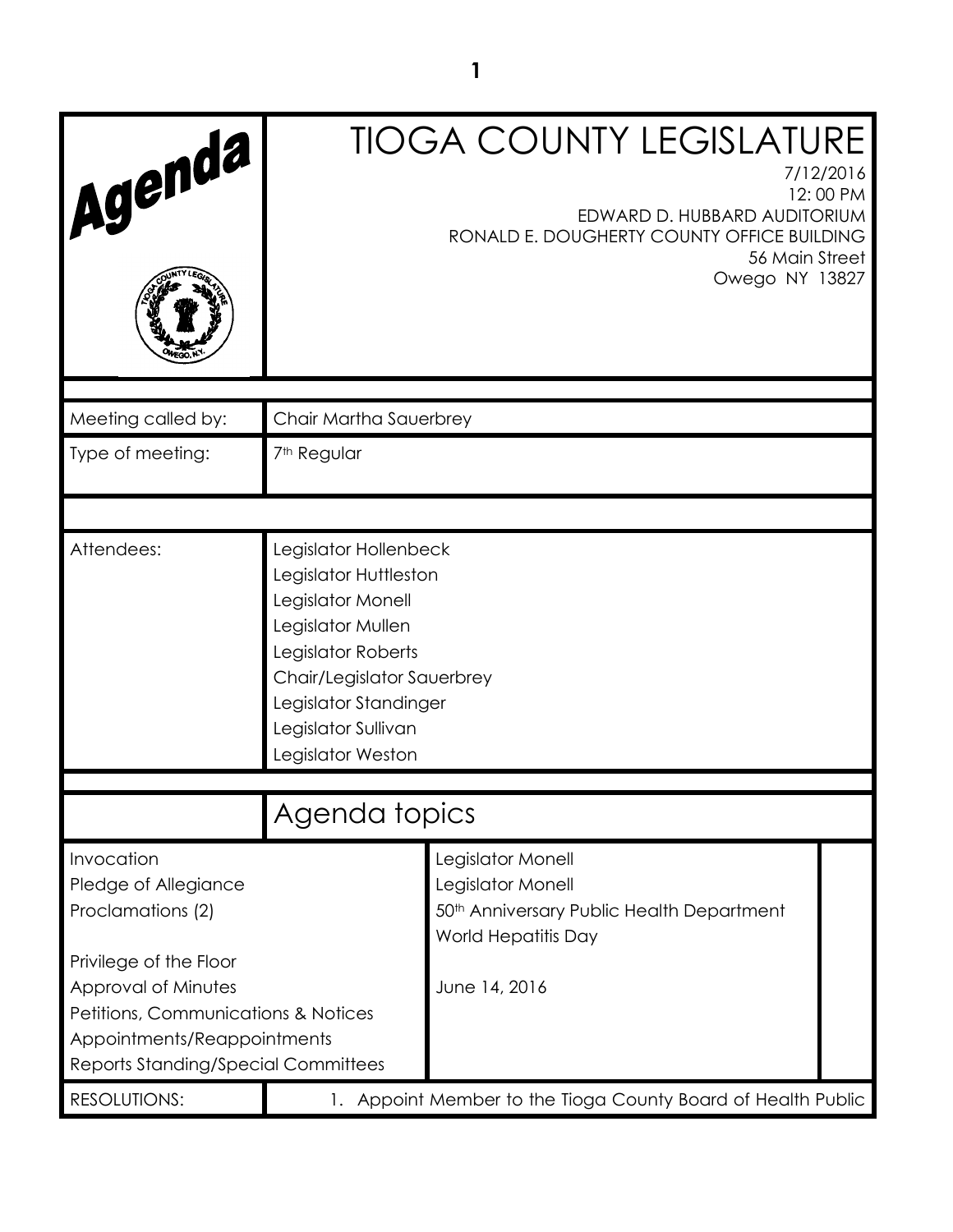| Health<br>2. Appoint Member to the Tioga County Local Development<br>Corporation (TCLDC)<br>3. Appoint Member Youth Board Youth Bureau<br>Transfer of Funds Purchase of Office Chairs County Clerk<br>5. Appropriation of Funds Public Health<br>6. Appropriation of Funds Public Health<br>7. Appropriation of Funds Public Health<br>8. Approve Funding 2016 Youth Bureau Program Funding<br>Increase<br>9. Pave NY Initiative Capital Funding<br>10. Adopt the Tioga 2020 Strategic Plan<br>11. Contract with Excellus Blue Cross/Blue Shield to Administer<br>Health Insurance Benefits<br>12. Abolish one (1) vacant full-time Certified Alcohol & Drug<br>Counselor and create one (1) full-time Clinical Social Worker<br>Department of Mental Hygiene |  |
|---------------------------------------------------------------------------------------------------------------------------------------------------------------------------------------------------------------------------------------------------------------------------------------------------------------------------------------------------------------------------------------------------------------------------------------------------------------------------------------------------------------------------------------------------------------------------------------------------------------------------------------------------------------------------------------------------------------------------------------------------------------|--|
|                                                                                                                                                                                                                                                                                                                                                                                                                                                                                                                                                                                                                                                                                                                                                               |  |
|                                                                                                                                                                                                                                                                                                                                                                                                                                                                                                                                                                                                                                                                                                                                                               |  |
|                                                                                                                                                                                                                                                                                                                                                                                                                                                                                                                                                                                                                                                                                                                                                               |  |
|                                                                                                                                                                                                                                                                                                                                                                                                                                                                                                                                                                                                                                                                                                                                                               |  |
|                                                                                                                                                                                                                                                                                                                                                                                                                                                                                                                                                                                                                                                                                                                                                               |  |
|                                                                                                                                                                                                                                                                                                                                                                                                                                                                                                                                                                                                                                                                                                                                                               |  |
|                                                                                                                                                                                                                                                                                                                                                                                                                                                                                                                                                                                                                                                                                                                                                               |  |
|                                                                                                                                                                                                                                                                                                                                                                                                                                                                                                                                                                                                                                                                                                                                                               |  |
|                                                                                                                                                                                                                                                                                                                                                                                                                                                                                                                                                                                                                                                                                                                                                               |  |
|                                                                                                                                                                                                                                                                                                                                                                                                                                                                                                                                                                                                                                                                                                                                                               |  |
|                                                                                                                                                                                                                                                                                                                                                                                                                                                                                                                                                                                                                                                                                                                                                               |  |
|                                                                                                                                                                                                                                                                                                                                                                                                                                                                                                                                                                                                                                                                                                                                                               |  |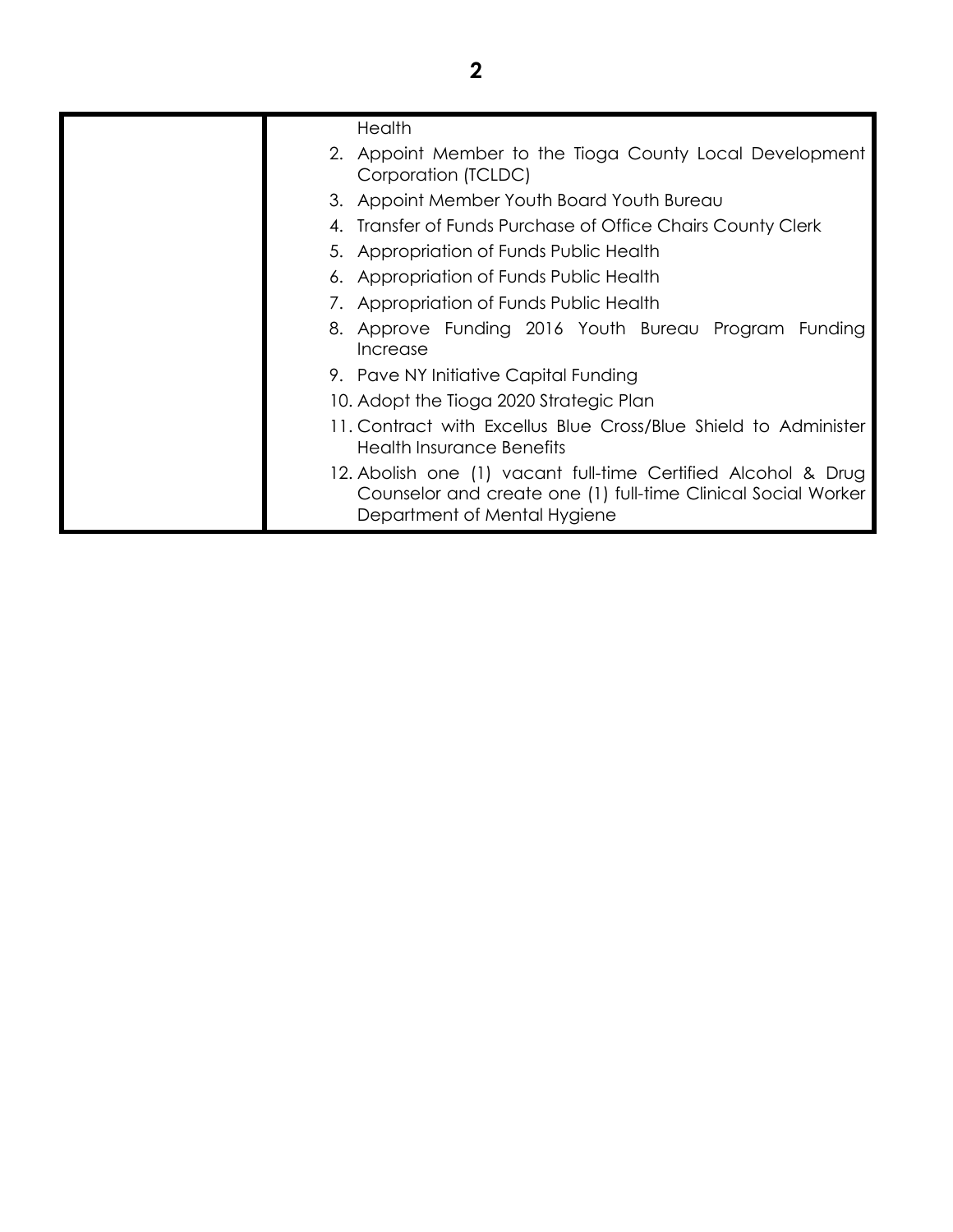## County of Tioga EXECUTIVE PROCLAMATION

WHEREAS: This year marks the 50th Anniversary of the Tioga County Public Health Department; and

WHEREAS: The mission of the department is to protect and promote the health and well-being of our community through advocacy, education, enforcement, prevention and partnerships, in conjunction with the support of the Tioga County Legislature; and,

WHEREAS: We strive to provide the ten essential services of public health:

- 1. Monitor health status to identify and solve community health problems
	- 2. Diagnose and investigate health problems and health hazards in the community
	- 3. Inform, educate, and empower people about health issues
	- 4. Mobilize community partnerships and action to identify and solve health problems
	- 5. Develop policies and plans that support individual and community health efforts
	- 6. Enforce laws and regulations that protect health and ensure safety.
- 7. Link people to needed personal health services and assure the provision of

health care when otherwise unavailable

- 8. Assure competent public and personal health care workforce
- 9. Evaluate effectiveness, accessibility, and quality of personal and population-based health services
- 10. Research for new insights and innovative solutions to health problems;

### now therefore

THE TIOGA COUNTY LEGISLATURE, County of Tioga, does hereby proclaim July 18, 2016 as

## THE 50TH ANNIVERSARY OF THE PUBLIC HEALTH DEPARTMENT

and extends our sincere gratitude and appreciation to the original Public Health Department and our past and current employees for their dedication and service to the residents of Tioga County over the past 50 years.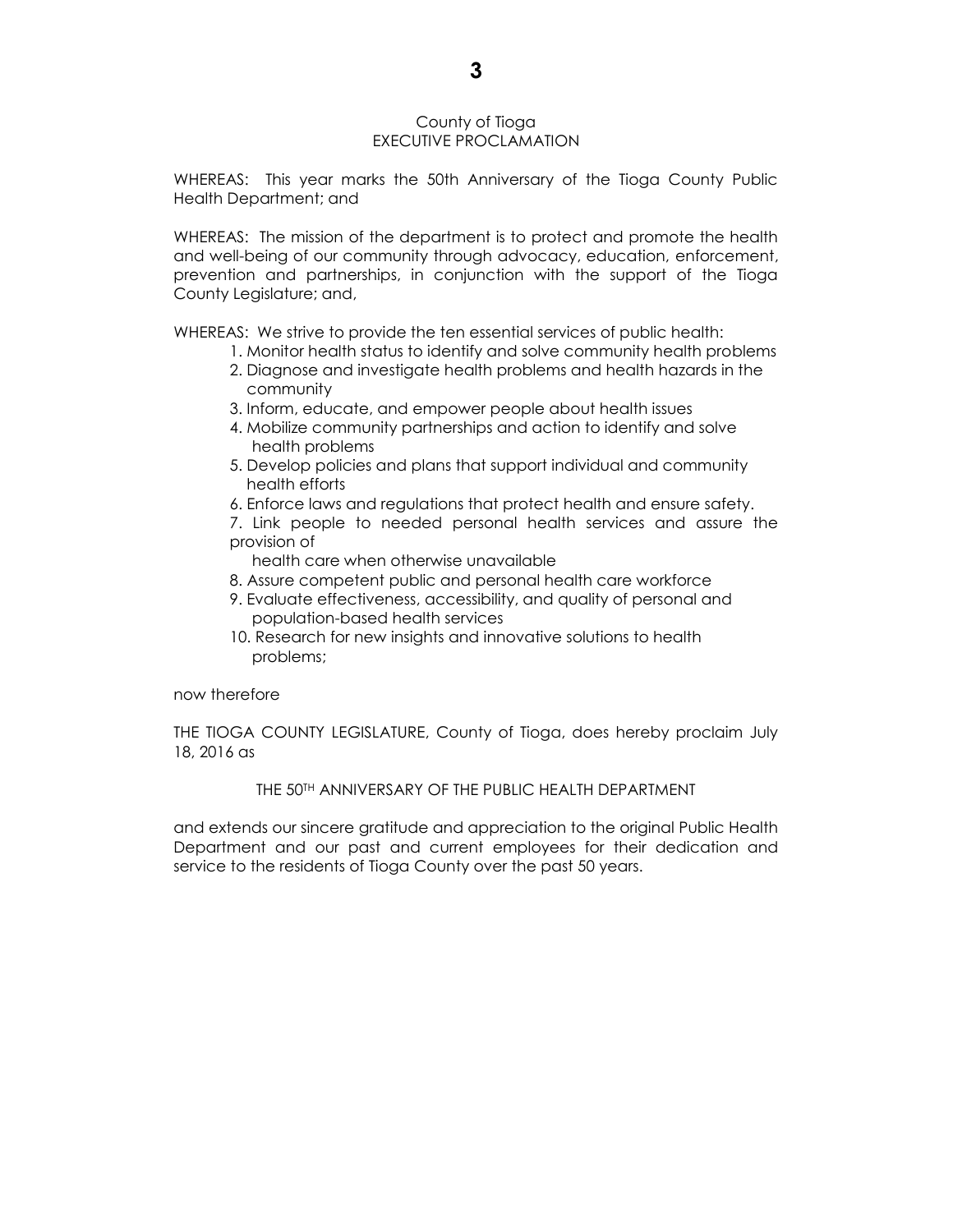# County of Tioga EXECUTIVE PROCLAMATION

WHEREAS: Viral hepatitis is a global killer, which claims the lives of 1.4 million per year, more than HIV/AIDs or malaria; and

WHEREAS: Unlike many other illnesses there is a highly effective preventative vaccine and treatment available for hepatitis B and with a cure for hepatitis C, the elimination of these cancer-causing diseases can be achieved within our lifetime; and

WHEREAS: Only 5 % of people infected with Hepatitis are aware of their infection; and

WHEREAS: In 2010 the World Health Organization made World Hepatitis Day one of only four official disease-specific world health days, to be celebrated each year on the 28th of July. Millions of people across the world now take part in World Hepatitis Day, to raise awareness about viral hepatitis, and to call for access to treatment, better prevention programs and government action; and

WHEREAS: 2016 is a pivotal year for viral hepatitis. At the World Health Assembly in May, WHO Member States are set to adopt the first ever elimination strategy for Viral Hepatitis, with ambitious targets and a goal to eliminate hepatitis as a public health threat by 2030. This will be the first time national governments sign up and commit to the goal of eliminating viral hepatitis; now therefore

THE TIOGA COUNTY LEGISLATURE, County of Tioga, does hereby proclaim July 28, 2016, as

## WORLD HEPATITIS DAY

and urges all residents to take steps to educate themselves, their families and the community about Hepatitis awareness and increased diagnosis.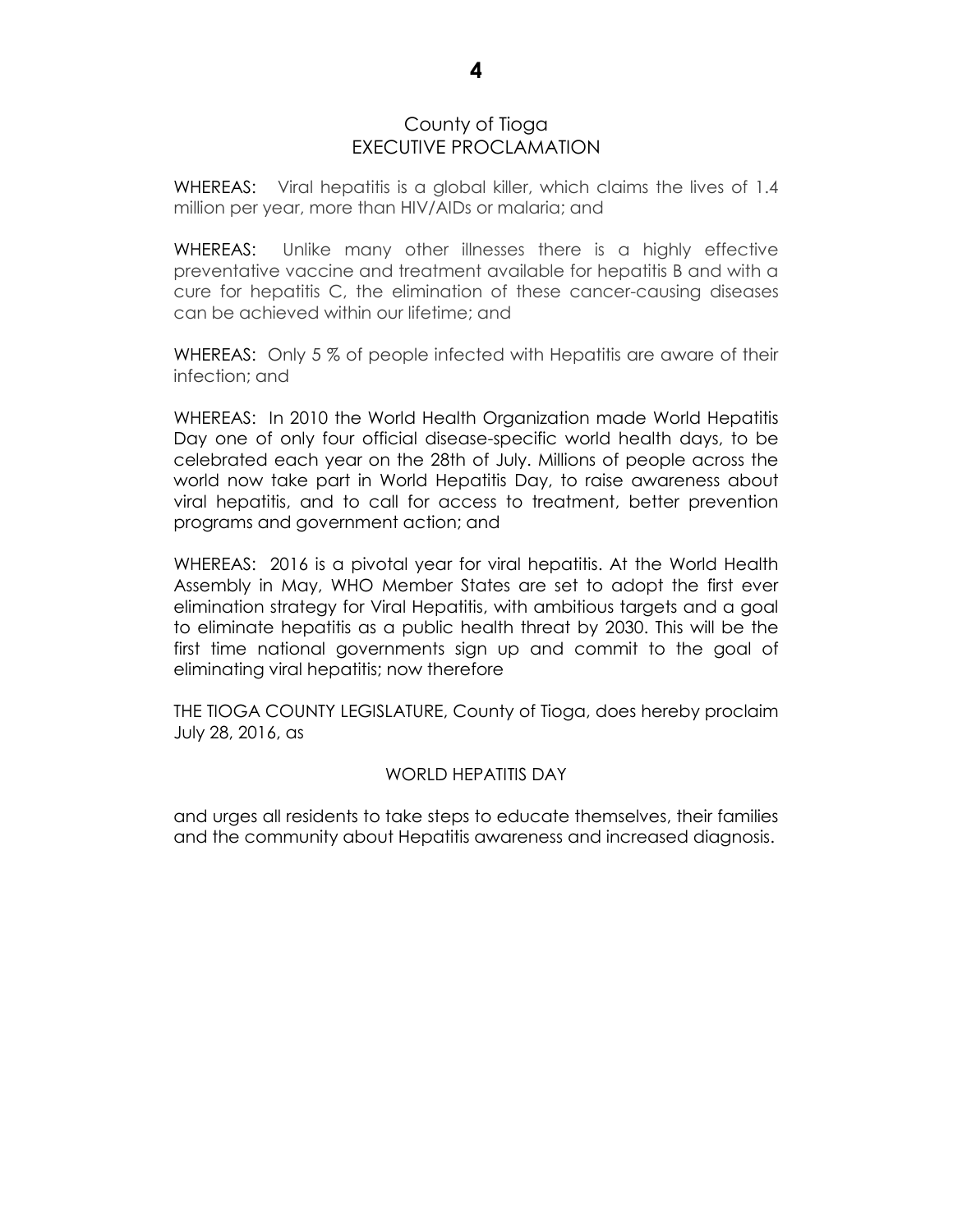# RESOLUTION NO. -16 APPOINT MEMBER TO THE TIOGA COUNTY BOARD OF HEALTH PUBLIC HEALTH

WHEREAS: Section 344 of the Public Health Law requires that members of the Board of Health shall serve six (6) year staggered terms; and

WHEREAS: The Board of Health has decided to increase their membership from seven to nine in order to ensure the presence of a quorum at meetings; and

WHEREAS: Kevin Millar, RN, has submitted an application to serve on the Board of Health and the Board has approved that application; and

WHEREAS: The Board of Health voted, on June 16, 2016, to recommend to the Tioga County Legislature Kevin Millar's appointment to the Board of Health; therefore be it

RESOLVED: That Kevin Millar, RN, be appointed to the Board of Health for a term of 7/12/2016-7/12/2022.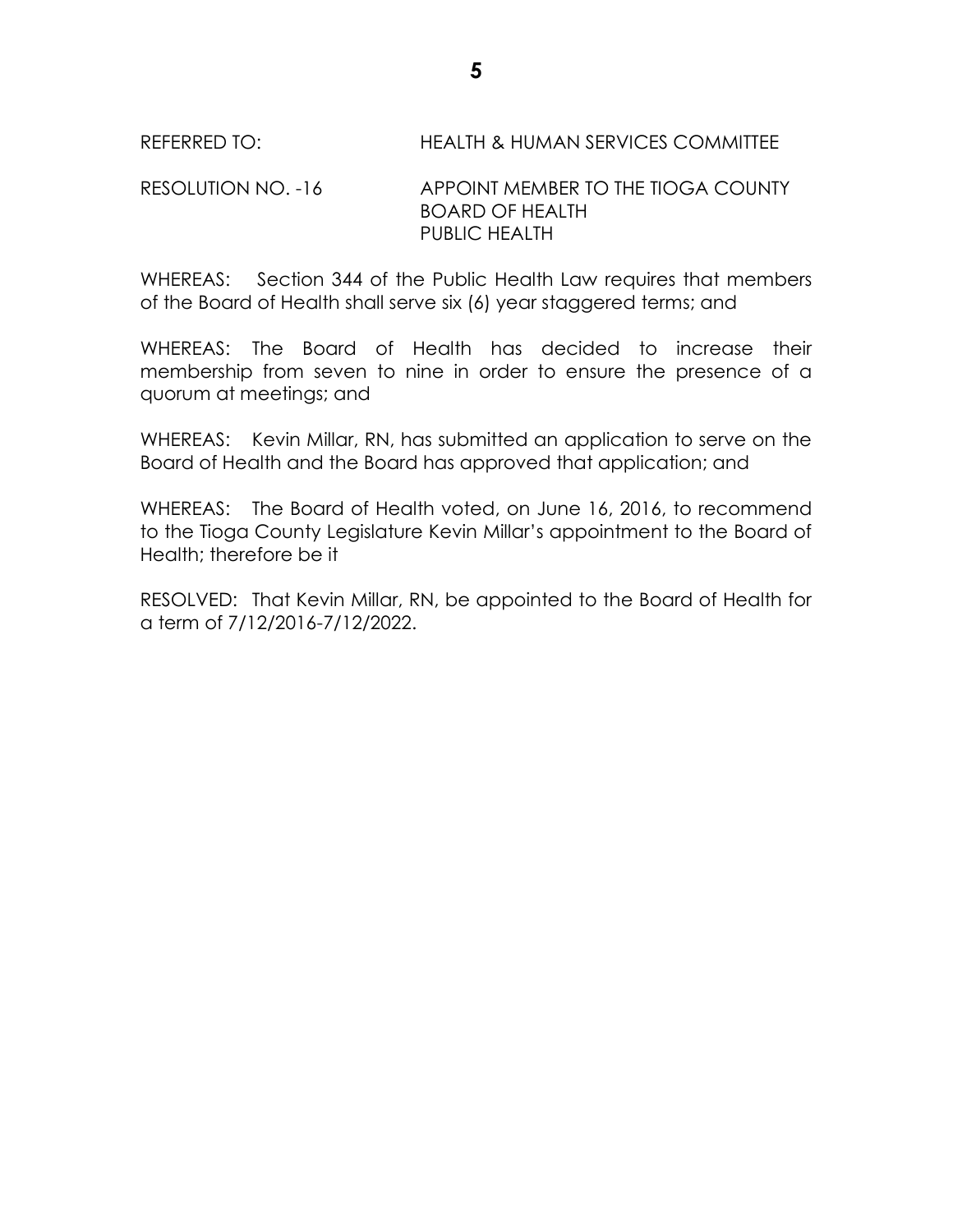# REFERRED TO: ED&P COMMITTEE

RESOLUTION NO. -16 APPOINT MEMBER TO THE TIOGA COUNTY LOCAL DEVELOPMENT CORPORATON (TCLDC)

WHEREAS: Debra Twigg has resigned from the Tioga County Local Development Corporation as of May 5, 2016; and

WHEREAS: The Tioga County Local Development Corporation Board of Directors has found Jessica Schillmoeller willing and able to fill said vacancy; therefore be it

RESOLVED: That the Tioga County Legislature hereby appoints Jessica Schillmoeller to fill said vacancy and serve the remainder of Debra Twigg's unexpired term effective July 13, 2016 – March 31, 2017.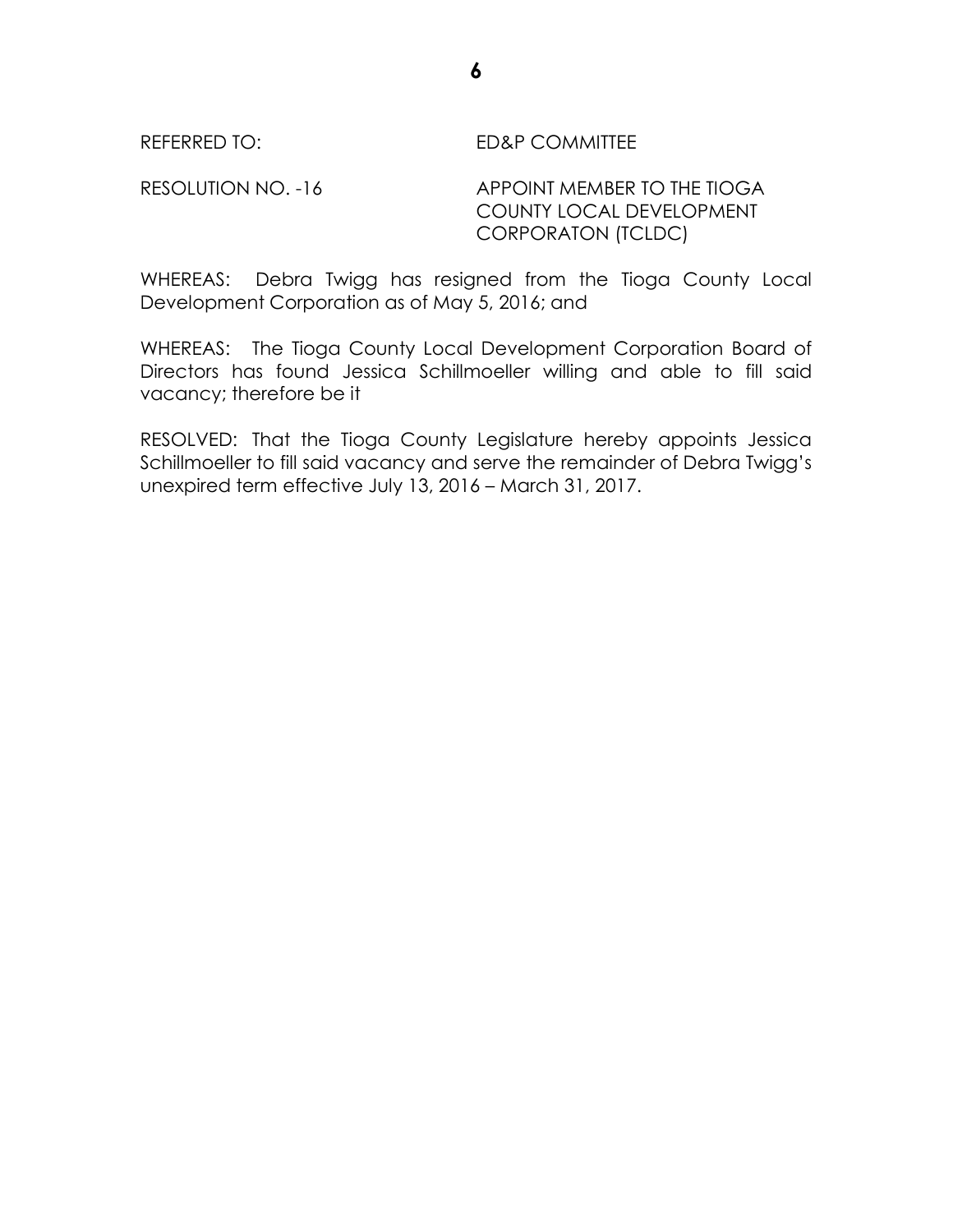# RESOLUTION NO. –16 APPOINT MEMBER YOUTH BOARD YOUTH BUREAU

WHEREAS: The Tioga County Youth Board is organized as an advisory body to the Tioga County Youth Bureau; and

WHEREAS: The purpose of the Youth Board is to carry out the provision of Section 95 of the General Municipal Law of the State of New York and Resolution No. 140 of 1981 of the Tioga County Legislature; and

WHEREAS: The Tioga County Youth Board Bylaws provides for representatives to the Youth Board be appointed by the County Legislature; and

WHEREAS: The County Legislature previously appointed members to the Youth Board under Resolution No. 29-16 and vacancies exist; now therefore be it

RESOLVED: That the following listed representative be appointed as a member of the Tioga County Youth Board with the corresponding term of office consistent with the requirement of staggered rotation.

TERM Julia Massaro (Replacing Whitney Bauer) 07/01/2016 – 12/31/2019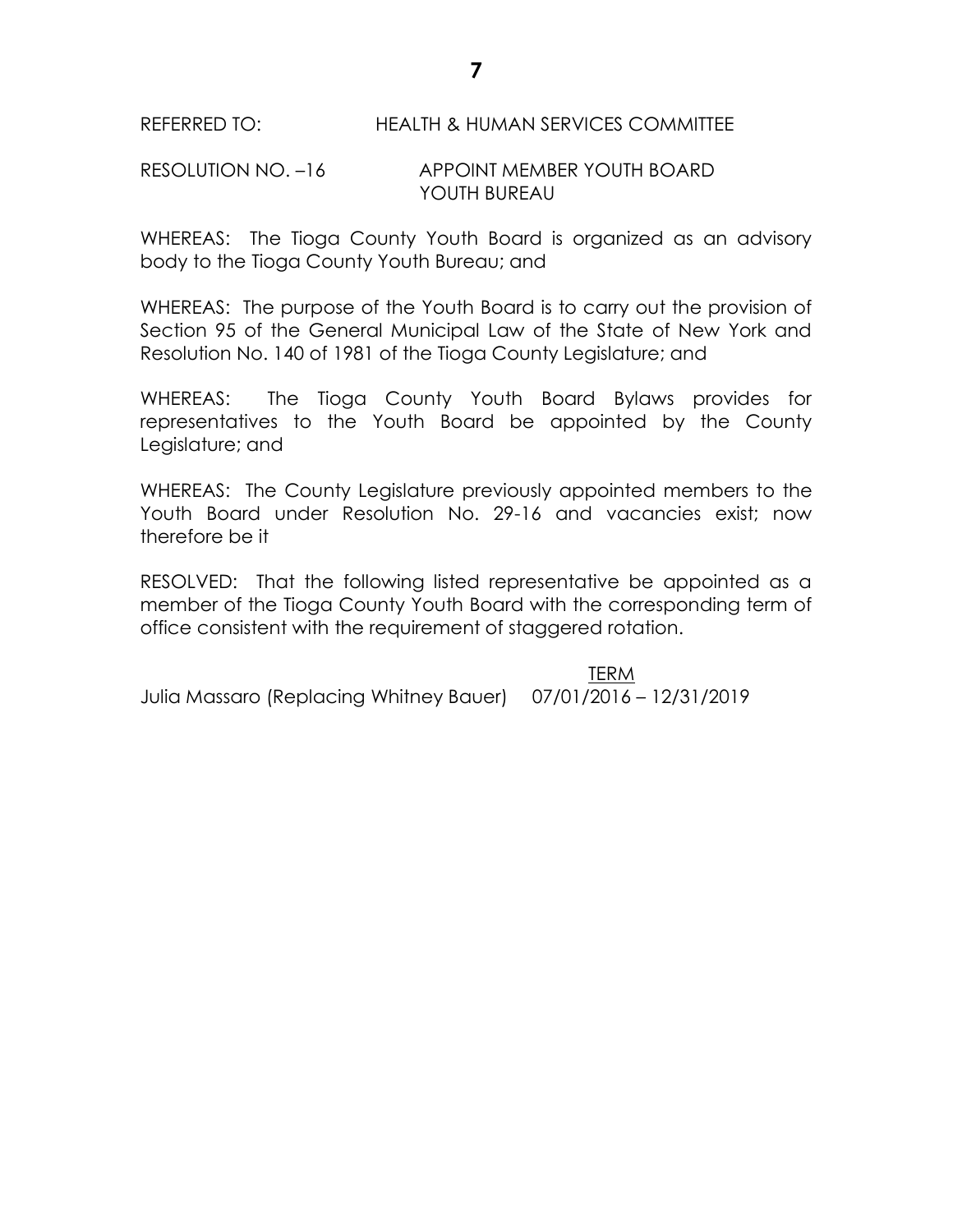REFERRED TO: ADMINISTRATIVE SERVICES COMMITTEE

RESOLUTION NO: -16 TRANSFER OF FUNDS PURCHASE OF OFFICE CHAIRS COUNTY CLERK

WHEREAS: The County Clerk office needs to replace the six staff desk chairs; and

WHEREAS: The County Clerk has money in their budget for the purchase of these chairs and such funds need to be moved into an equipment account; therefore be it

RESOLVED: That the County Clerk be authorized to purchase six chairs at a total amount not to exceed \$1,250.00 and that the following sums be transferred:

|     | From: A1410 - 540520 Recording/Microfilm<br>A1410 - 540660 Telephone | \$ 500.00<br>\$750.00 |
|-----|----------------------------------------------------------------------|-----------------------|
| To: | A1410 - 520070 Chairs                                                | \$1,250.00            |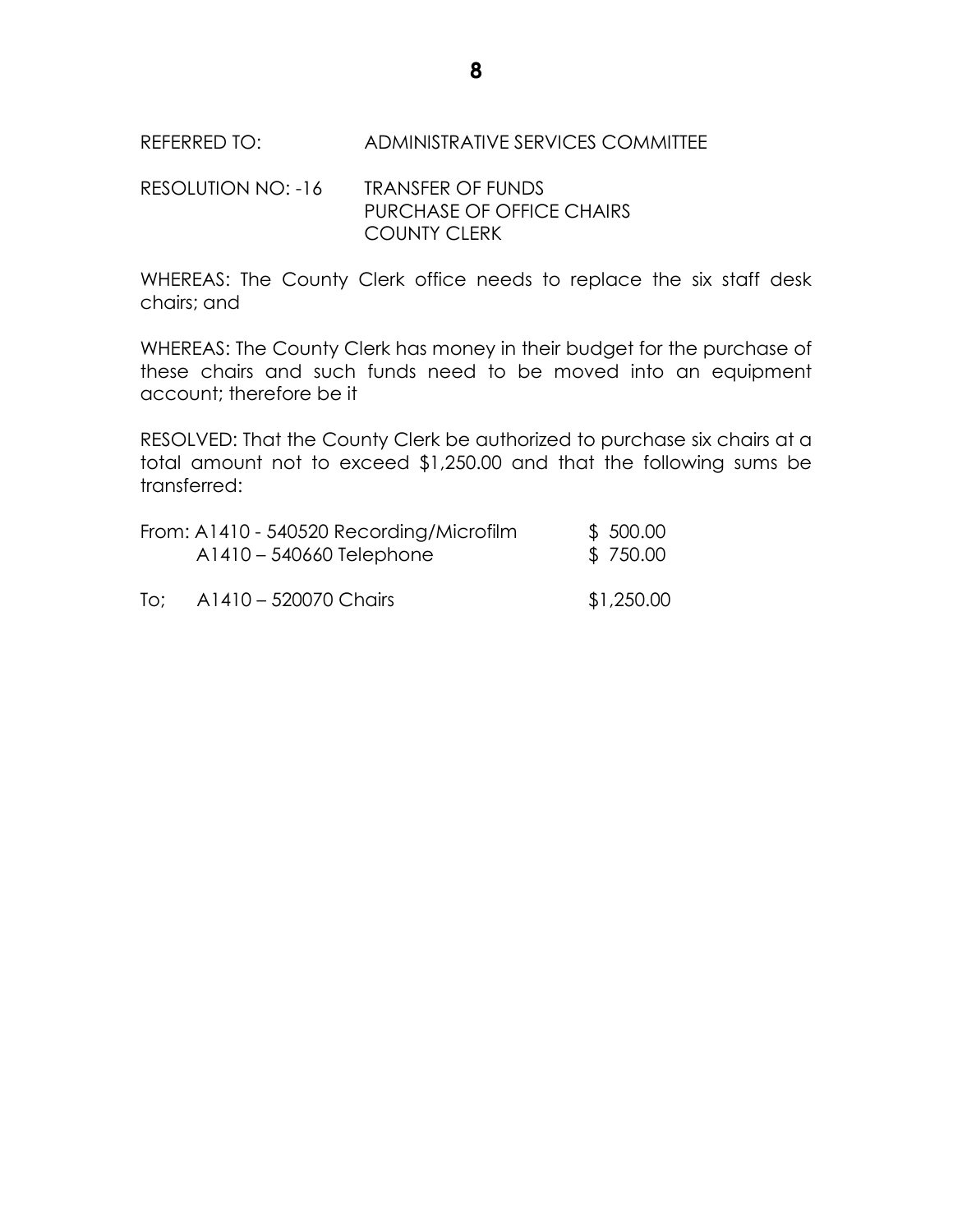| REFERRED TO: | <b>HEALTH &amp; HUMAN SERVICES COMMITTEE</b> |
|--------------|----------------------------------------------|
|              | <b>FINANCE COMMITTEE</b>                     |

RESOLUTION NO. -16 APPROPRIATION OF FUNDS PUBLIC HEALTH

WHEREAS: Tioga County Public Health has been awarded funding from the Dick and Marion Meltzer Fund of the Community Foundation for South Central New York; and

WHEREAS: The funding is specifically designated for Child Passenger Safety; and

WHEREAS: Appropriation of Funds requires Legislative approval; therefore be it

RESOLVED: That funding be appropriated as follows:

From:  $A4012422800$  Grants - Health Education  $$4,950$ 

To: A4012 540640 Health Education: Supplies \$ 4,950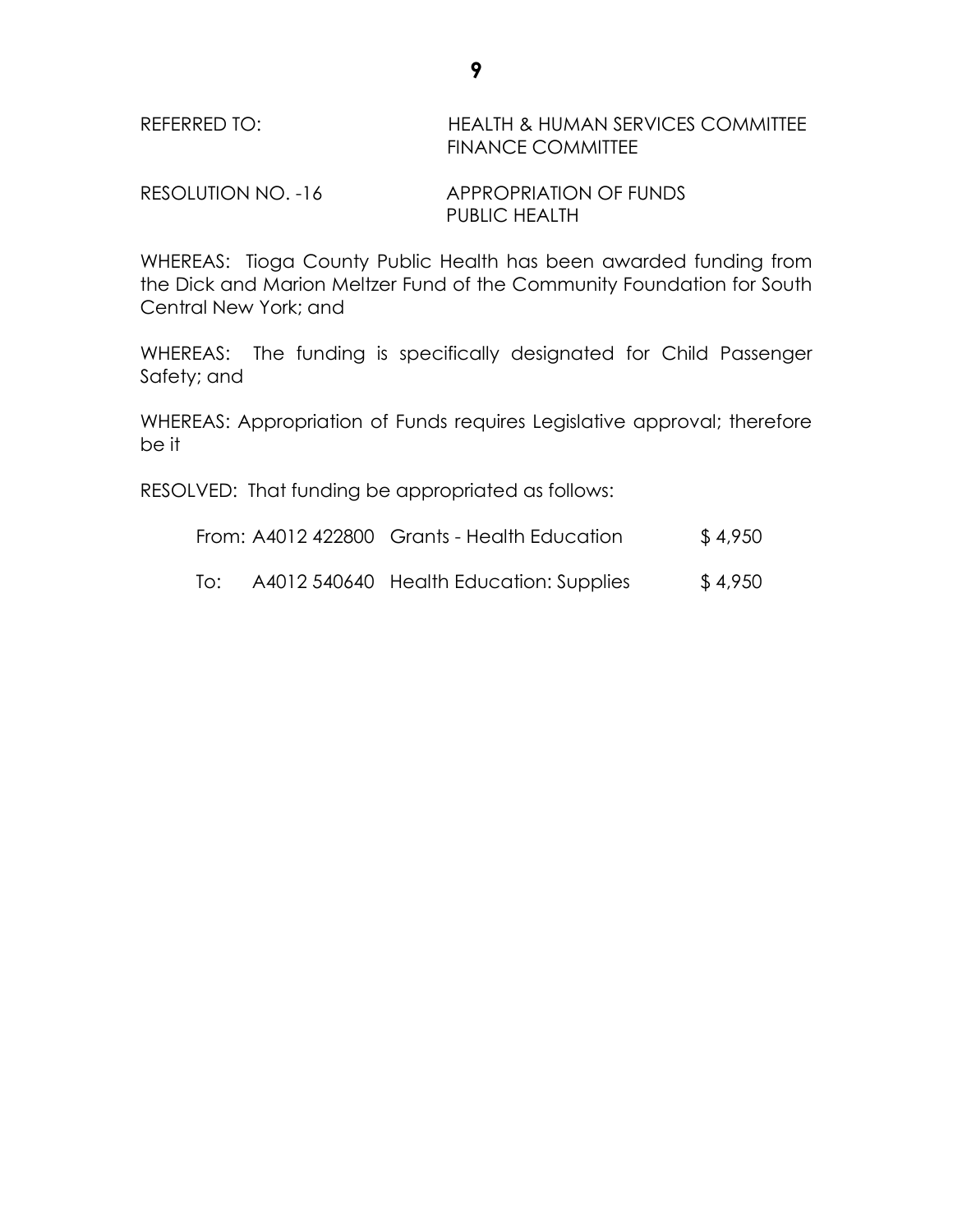| REFERRED TO: | <b>HEALTH &amp; HUMAN SERVICES COMMITTEE</b> |
|--------------|----------------------------------------------|
|              | <b>FINANCE COMMITTEE</b>                     |
|              |                                              |

RESOLUTION NO. -16 APPROPRIATION OF FUNDS PUBLIC HEALTH

WHEREAS: Tioga County Public Health has been awarded funding from the Floyd "Vic" Hooker Foundation; and

WHEREAS: The funding is specifically designated for Child Passenger Safety; and

WHEREAS: Appropriation of Funds requires Legislative approval; therefore be it

RESOLVED: That funding be appropriated as follows:

|  |  | From: A4012 422800 Grants - Health Education | \$5,000 |
|--|--|----------------------------------------------|---------|
|--|--|----------------------------------------------|---------|

To: A4012 540640 Health Education: Supplies \$ 5,000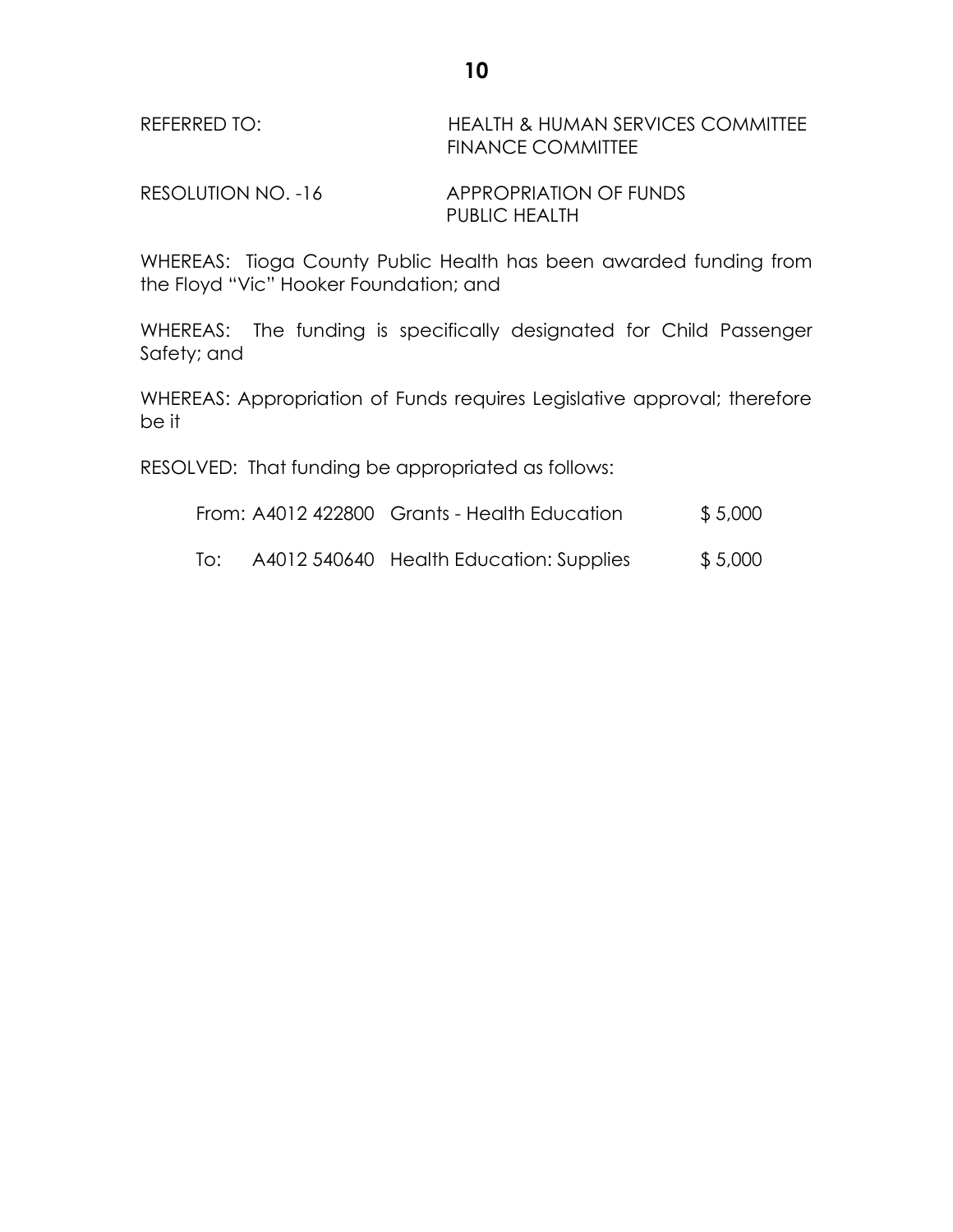| REFERRED TO: | <b>HEALTH &amp; HUMAN SERVICES COMMITTEE</b> |
|--------------|----------------------------------------------|
|              | <b>FINANCE COMMITTEE</b>                     |

RESOLUTION NO. -16 APPROPRIATION OF FUNDS PUBLIC HEALTH

WHEREAS: Tioga County Public Health has been awarded funding from the Pickert-Hickock Fund of the Community Foundation for South Central New York; and

WHEREAS: The funding is specifically designated for the Tioga Smiles Dental Fluoride Varnish services; and

WHEREAS: Appropriation of Funds requires Legislative approval; therefore be it

RESOLVED: That funding be appropriated as follows:

| From: A4064 422800 Grants - Dental | \$10,000 |
|------------------------------------|----------|
|                                    |          |

To: A4064 540640 Dental Services: Supplies \$ 10,000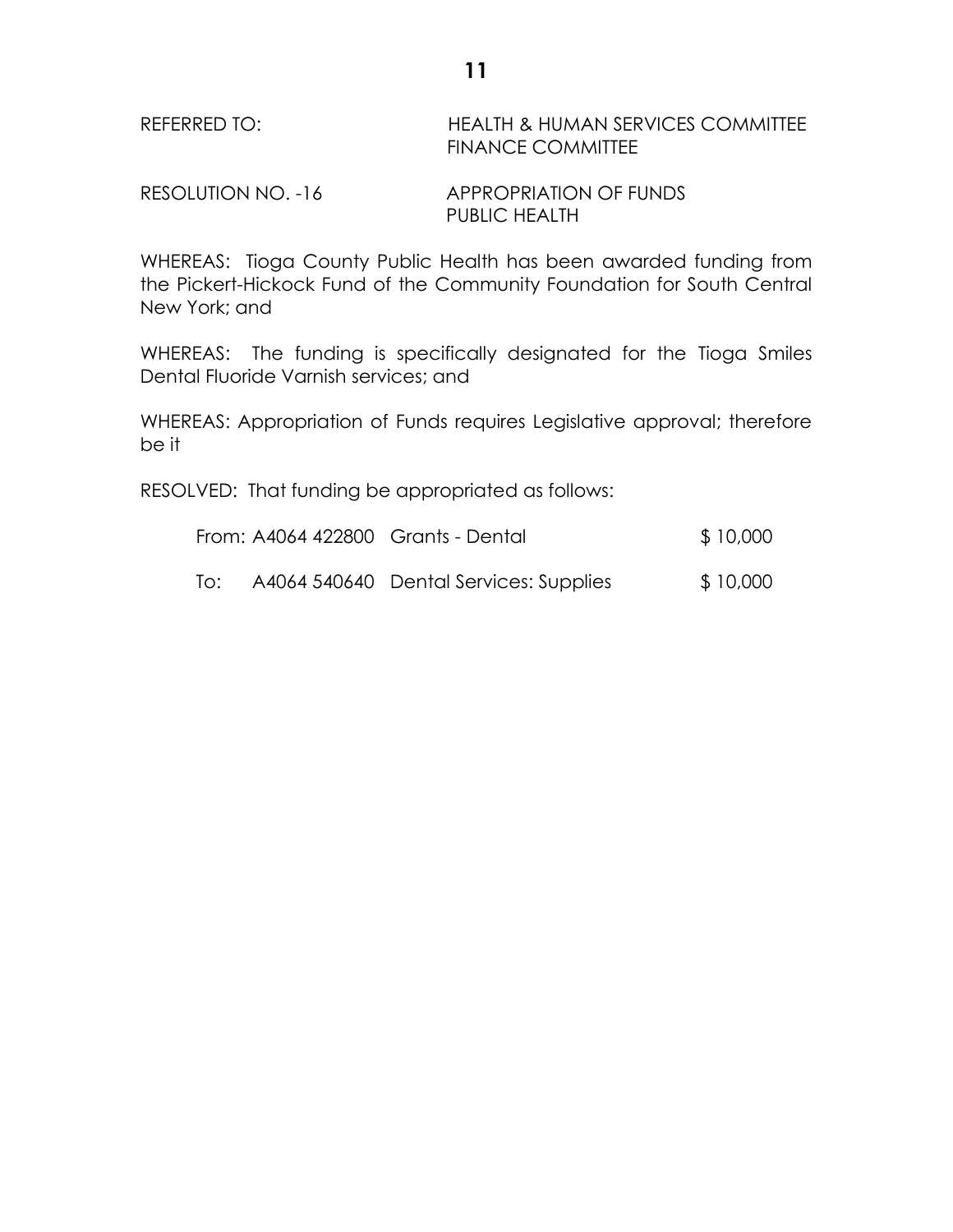REFERRED TO: HEALTH & HUMAN SERVICES COMMITTEE

RESOLUTION NO. -16 APPROVE FUNDING 2016 YOUTH BUREAU PROGRAM FUNDING INCREASE

WHEREAS: The Tioga County Legislature approves Youth Bureau program funding which is 100% reimbursable from the New York State Office of Children and Family Services; and

WHEREAS: The Tioga County Youth Bureau's 2016 program funding was initially approved by Resolution 101-16; and

WHEREAS: New York State Office of Children and Family Services has now increased funding for County sponsored Youth Bureau programs; and

WHEREAS: The Tioga County Youth Board, in consultation with the Department of Social Services, has recommended the following programs have the previously approved allocation increased by the amounts below to utilize this increased allocation

| Tioga Central School District Summer Recreation |              | \$1,716 |
|-------------------------------------------------|--------------|---------|
| Waverly Summer Recreation                       |              | \$1,716 |
| Town of Owego Summer Camp                       |              | \$1,716 |
|                                                 | <b>TOTAL</b> | \$5,148 |

Therefore be it

RESOLVED: That the above programs, as recommended by the Tioga County Youth Board, be approved by the Tioga County Legislature for this increased funding in the amounts indicated above and that funding be appropriated as follows:

|     | From: A7310.438200 State Aid-Youth Programs | \$2,269 |
|-----|---------------------------------------------|---------|
| To: | A7310.541540 Reimbursements                 | \$2,269 |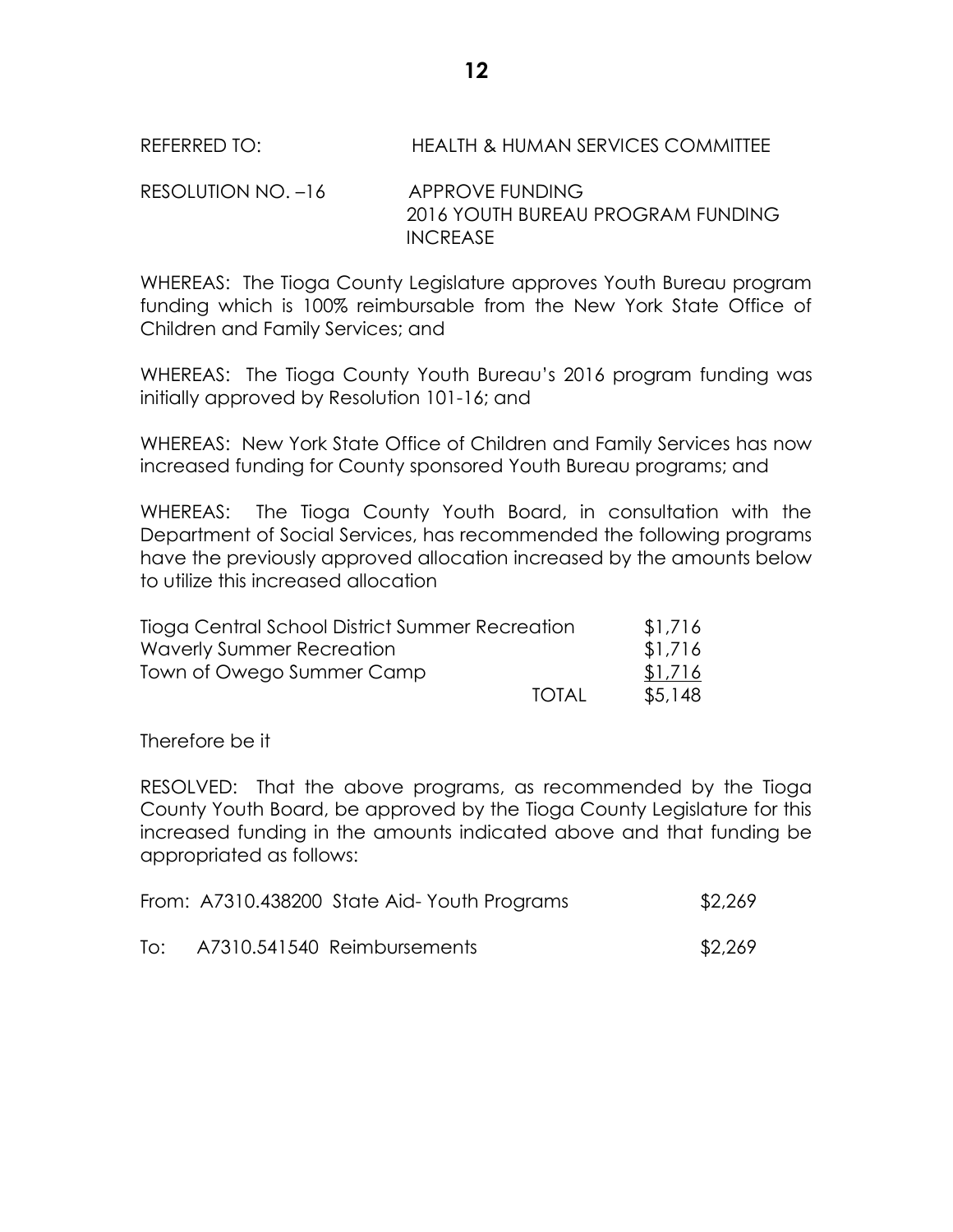REFERRED TO: PUBLIC WORKS FINANCE

RESOLUTION NO. -16 PAVE NY INITIATIVE CAPITAL FUNDING

WHEREAS: Tioga County is eligible for funding, provided under the Governor's PAVE NY initiative; and

WHEREAS: Tioga County's Apportionment of the PAVE NY initiative for SFY 2016-17 is \$270,880.57; and

WHEREAS: The price of asphalt has decreased for the 2016 construction season; and

WHEREAS: Funds are needed for paving Broad Street Extension, North Ellistown Road, and for a box culvert on Pennsylvania Avenue; and

WHEREAS: Appropriation of Funds requires Legislative approval; therefore be it

RESOLVED: That Capital Funding be appropriated as follows:

| From: | H5110 435020 - State Aid County Road & Bridge \$270,880.57 |              |
|-------|------------------------------------------------------------|--------------|
| TO:   | H5110 540001 H1607- Paving - PAVE NY                       | \$270,880.57 |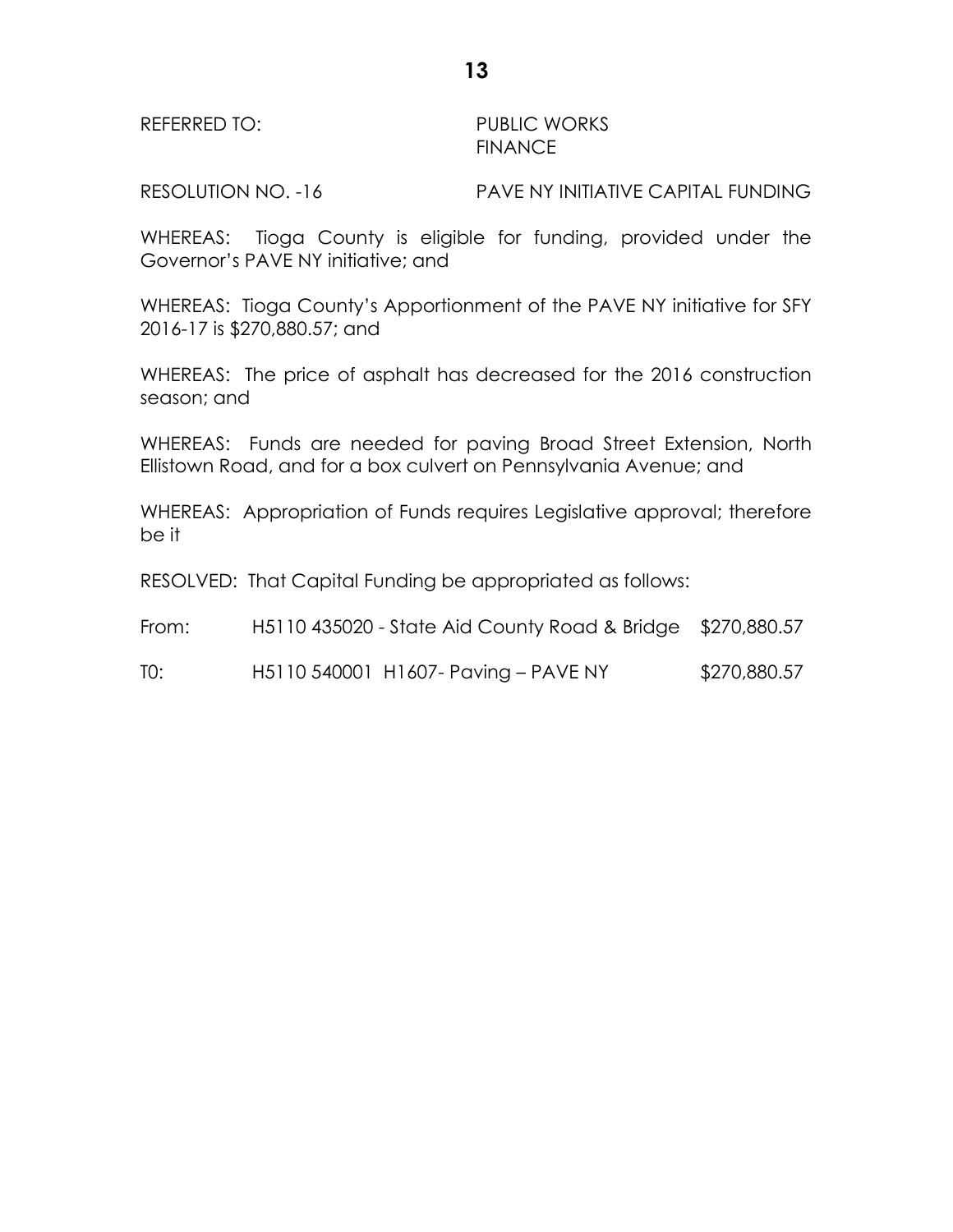| REFERRED TO:       | ED&P COMMITTEE                                |
|--------------------|-----------------------------------------------|
| RESOLUTION NO. -16 | ADOPT THE TIOGA 2020 STRATEGIC<br><b>PLAN</b> |

WHEREAS: The Tioga County government exists to ensure the safety and well-being of the people who live, work and visit our communities and focuses on improving the quality of life for our citizens, job growth and tax base expansion; and

WHEREAS: The Tioga County government has a General Fund Budget of approximately \$68 million with over 400 employees and the development of a policy guidance document for government operations and potential partnerships is a prudent business practice; and

WHEREAS: It is in this context that it was decided the Tioga 2010 Strategic Plan, developed in 2005, needed to be updated; and

WHEREAS: The Tioga County Legislature understands that the intent of this document is to provide policy guidance in operations for all county departments to establish a countywide context for decision-making; and

WHEREAS: The consulting firm, Center for Governmental Research, worked with nearly all the Tioga County Department Heads, as well as the larger contracted County Agencies including CCE Tioga, Tioga Opportunities, Inc. and Tioga County Soil & Water Conservation District, on the plan development; and

WHEREAS: This Plan contains goals as well as associated short, long term and on-going objectives covering nearly all areas of county jurisdiction and is designed to improve service delivery of county departments for the next five years; therefore be it

RESOLVED: That the Tioga County Legislature does hereby adopt the Tioga 2020 Strategic Plan.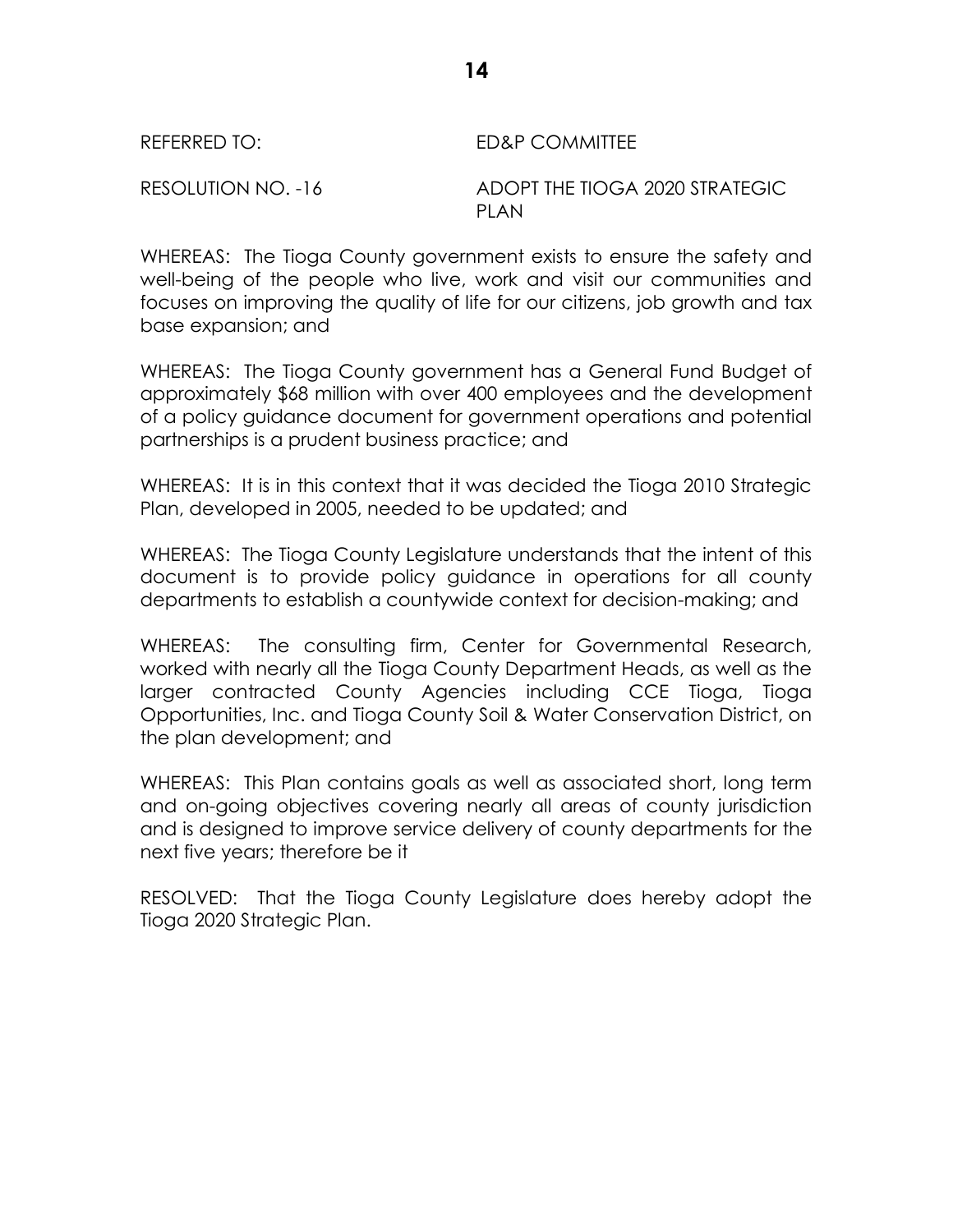# RESOLUTION NO. -16 CONTRACT WITH EXCELLUS BLUE CROSS/BLUE SHIELD TO ADMINISTER HEALTH INSURANCE BENEFITS

WHEREAS: Tioga County uses the service of Excellus Blue Cross Blue Shield of Central New York to administer health insurance benefits for Tioga County including a Medicare Blue PPO plan; and

WHEREAS: Excellus Blue Cross Blue Shield of Central New York plans to submit a new contract to administer fully insured benefits for Tioga County employees for the period of January 1, 2017 through December 31, 2017; and

WHEREAS: These are contractual benefits for Tioga County union employees; therefore be it

RESOLVED: That the Tioga County Legislature authorizes the Chair of the Legislature to enter into a contract with Excellus Blue Cross Blue Shield of Central New York, subject to review by the County Attorney, to administer health insurance benefits for Tioga County for the period January 1, 2017 through December 31, 2017.